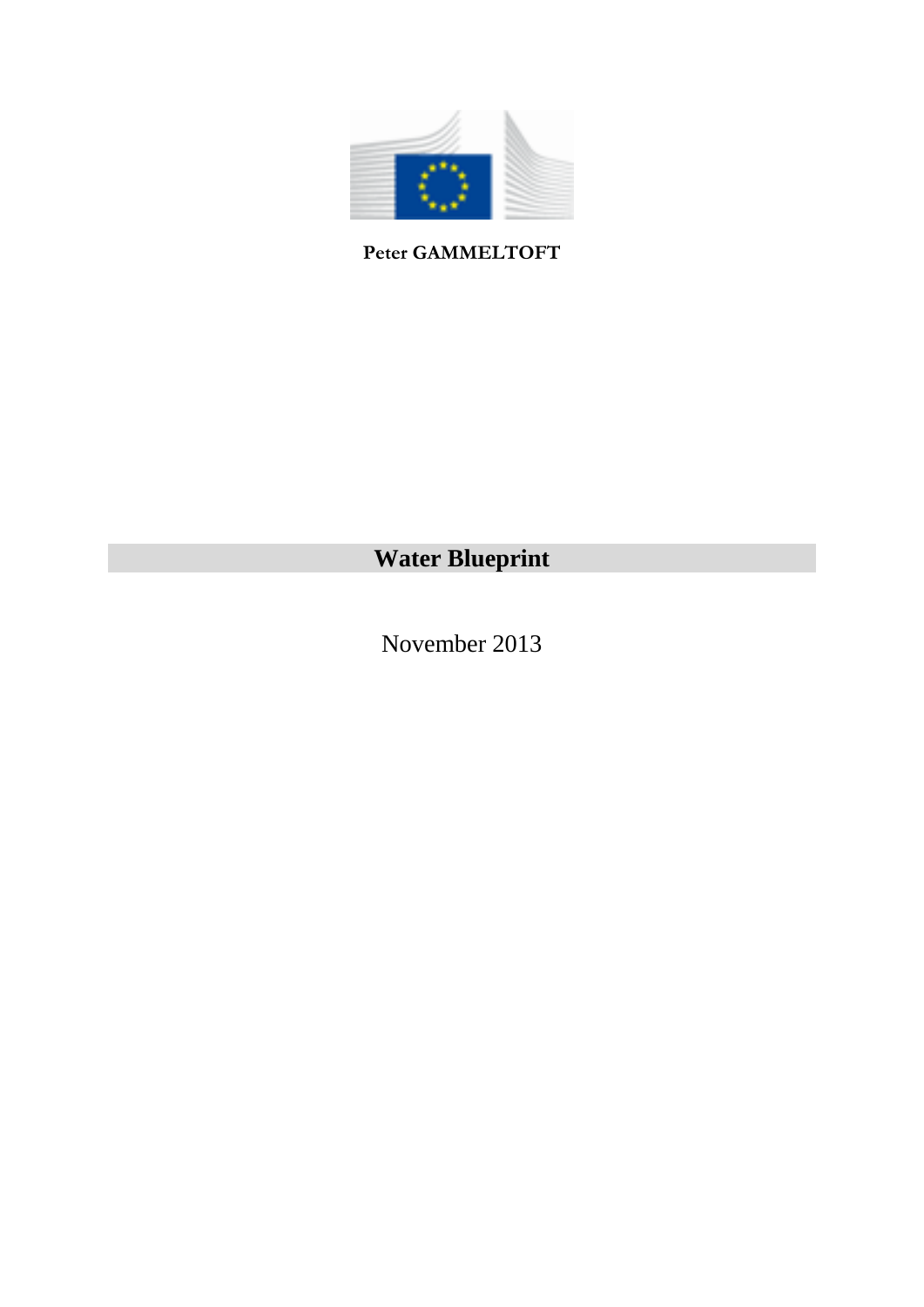Ladies and Gentlemen,

- While regretting that I am not able to be with you in person today, I am very pleased to have a chance to address this video message to you on the state of play of EU water policy.
- As you know, the Commission adopted the Water Blueprint on 14 November last year. This is our new strategy for the protection of Europe's water resources and also one of the priorities highlighted in the Commission Roadmap to a more Resource Efficient Europe.
- The proposals in the Blueprint are the fruit of a real collective effort of consultation and preparation. This has involved Member States, river basin authorities, the water service sector, water-using industries, the scientific community, NGOs, and the European Parliament.
- Our assessment of more than a hundred River Basin Management Plans prepared by the Member States shows the extent of the challenge. On present trends, it is fairly clear that 47% of the EU water will fail to achieve good status by 2015.
- As pointed out in the report from the European Environment Agency, this is obviously not good enough to achieve the Water Framework Directive goal of good water status everywhere. The main message of the Blueprint is that **we need to really step up our action a lot in order to get closeer to this goal. We may be some way away from achieving it, but it can be done by working together at all levels.**
- The purpose of the Blueprint is to help direct efforts where they are needed so that there will be a real impact right across Europe. The timeframe for the action we propose spans from 2013 until 2020.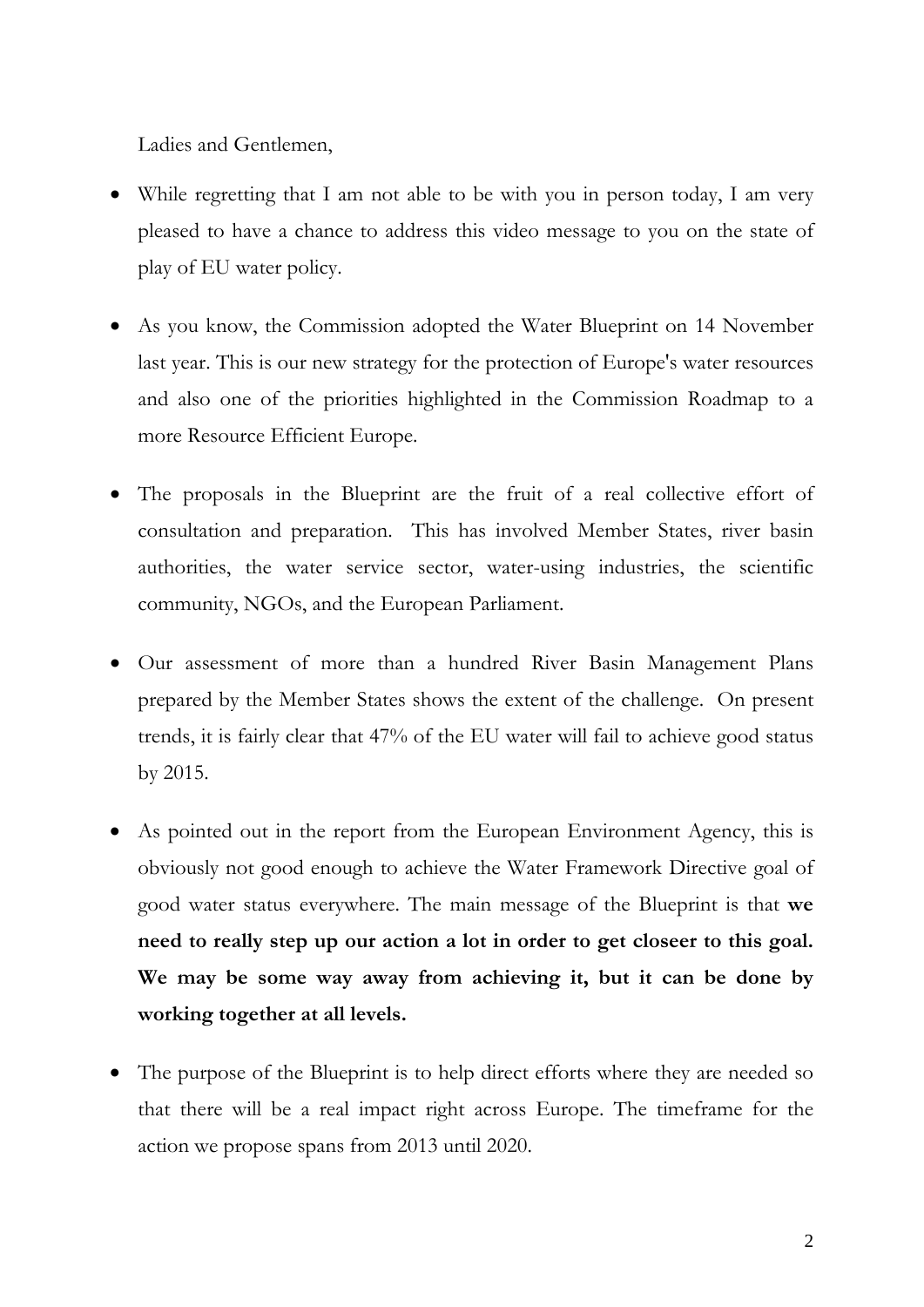- We think that we need to improve policy **implementation**; to increase policy **integration** and fill in few policy **gaps**. Let me address these three aspects.
- On **implementation**, the first strand of action in the Blueprint we already have the key legislation in place. The Water Framework Directive is of course at the heart of our policy and it is complemented by important legislation, particularly on water quality: on nitrates, waste water treatment, industrial emissions, and chemicals. In spite of this, we are not fully achieving our goals, so we need to reinforce implementation efforts to deliver improvements that people expect.
- This can be done, for example, by reinforcing nitrates action programmes; by better investment planning for waste water treatment; and by ensuring that permits for industrial emissions duly account for water impacts.
- Compliance with EU legislation is an essential part of delivering better water status, and the Commission will play its full role to ensure it.
- For good water management, quality and quantity are two aspects that cannot be separated. Water managers need to know how much water is available before they can allocate it and, when doing this, they must take into account what nature needs to deliver its benefits. The problem is that in many parts of Europe, we don't really know the full picture.
- Therefore, we have started by trying to address a missing link: the water accounts. The work we have done with the European Environment Agency is a good basis to make sure that water balances in each river basin are within sustainable limits. Reliable water accounts will allow us to calculate how much water should be set aside for a proper ecological flow that maintains the services provided by our water ecosystems.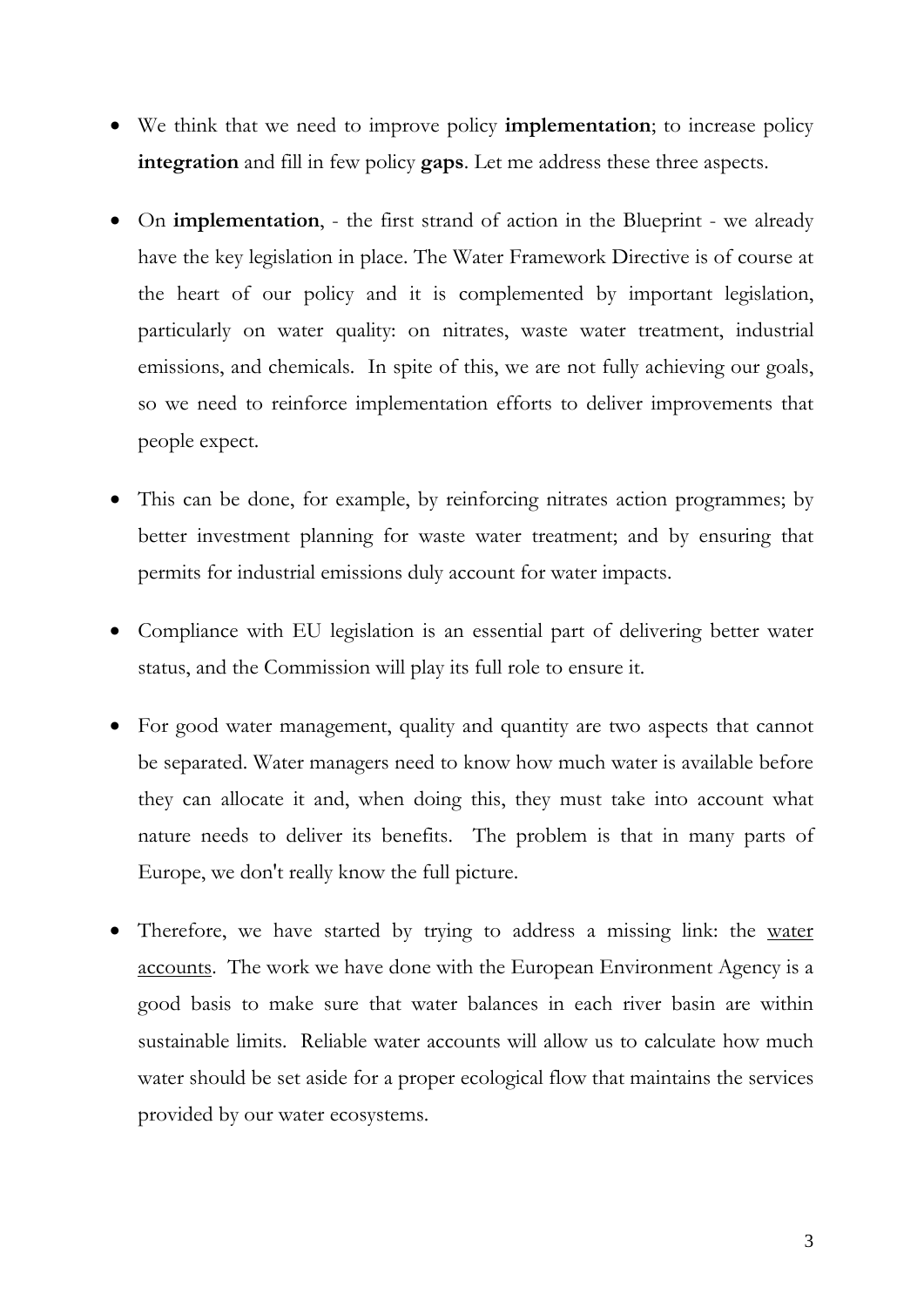- This is why the Blueprint stresses the need to improve the data on water availability and to develop a common understanding of ecological flow. After that, we can work on a sound methodology to implement water efficiency targets in the river basins in which they are needed.
- Another aspect tackled by the Blueprint is the issue of <u>water pricing and cost</u> recovery, including environmental costs. At the moment, this policy isn't working: we have implementation gaps and methodological hurdles which have prevented improvements in water efficiency. Incentive water pricing must be in place for all water using sectors as required by the Water Framework Directive and, to this end, we recommend that metering be generalised. We also want to develop a common methodology for cost-recovery calculation which allows for comparable results throughout the Union. Water users should adequately contribute to the recovery of the cost of all water services, including the environmental, economic and resource costs.
- Let me also highlight one of the many implementation tools proposed in the Blueprint in relation to which I think that networks of river basin authorities can play an essential role:
	- o We have proposed the establishment of a peer review process to allow river basin authorities to evaluate the management plans developed by others with a view to learning from each other and spreading good practices, particularly in water governance. The Commission will soon launch a support contract for this and I hope we will receive a good response from interested Member States and River Basin authorities.
- All of these areas are particularly promising for innovation. Innovation to get better public policies, but also to encourage the private sector to take ideas to market. We need to make sure that we remain competitive in a market which is on track to double in size by 2030. That is one of the reasons why the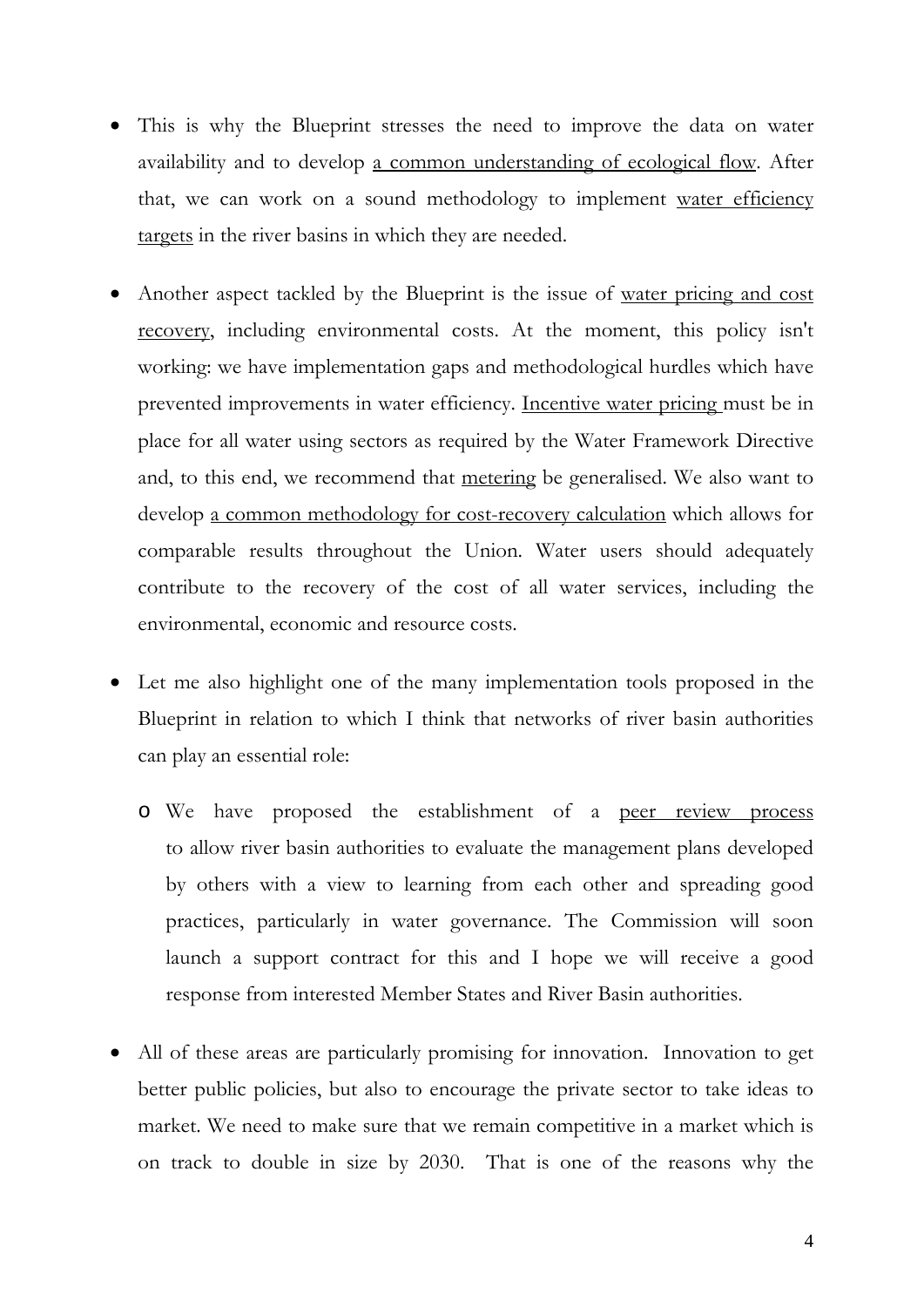Commission has also launched, together with the Blueprint, an Innovation Partnership on water.

- The implementation instruments I have outlined will not fully deliver if we do not do something more. We must act **to integrate water policy objectives much more into other policies**. This is the second strand of action in the Blueprint.
- In this respect, agriculture is essential. The Blueprint identifies natural green infrastructures such as floodplains, wetlands or buffer strips along river banks, as well as farmers' compliance with water policy, as key measures to be supported by agricultural policy.
- The Commission proposals on the reform of the CAP offered good opportunities for this. They have been partially supported by the European legislators and we shall now work together to make the most of them by developing CAP implementing rules..
- The Blueprint also highlights the need for water management priorities to be included more strongly in the Cohesion and Structural Funds and loans of the European Investment Bank. Member States who want to finance projects in the water sector from Cohesion funds should, as a minimum, have a river basin management plan in place as well as a proper pricing policy.
- The last part of this year and the beginning of the next one are crucial moments for Member States to define their priorities for EU funding through partnership agreements currently negotiated with the Commission. It is our collective challenge to try and integrate water policy objectives in these priorities now.
- In the Blueprint preparatory process, we also looked to see if something new is needed to fill gaps in water policy. We agree with the vast majority of stakeholders that our legislation is well developed and extensive. But **there are**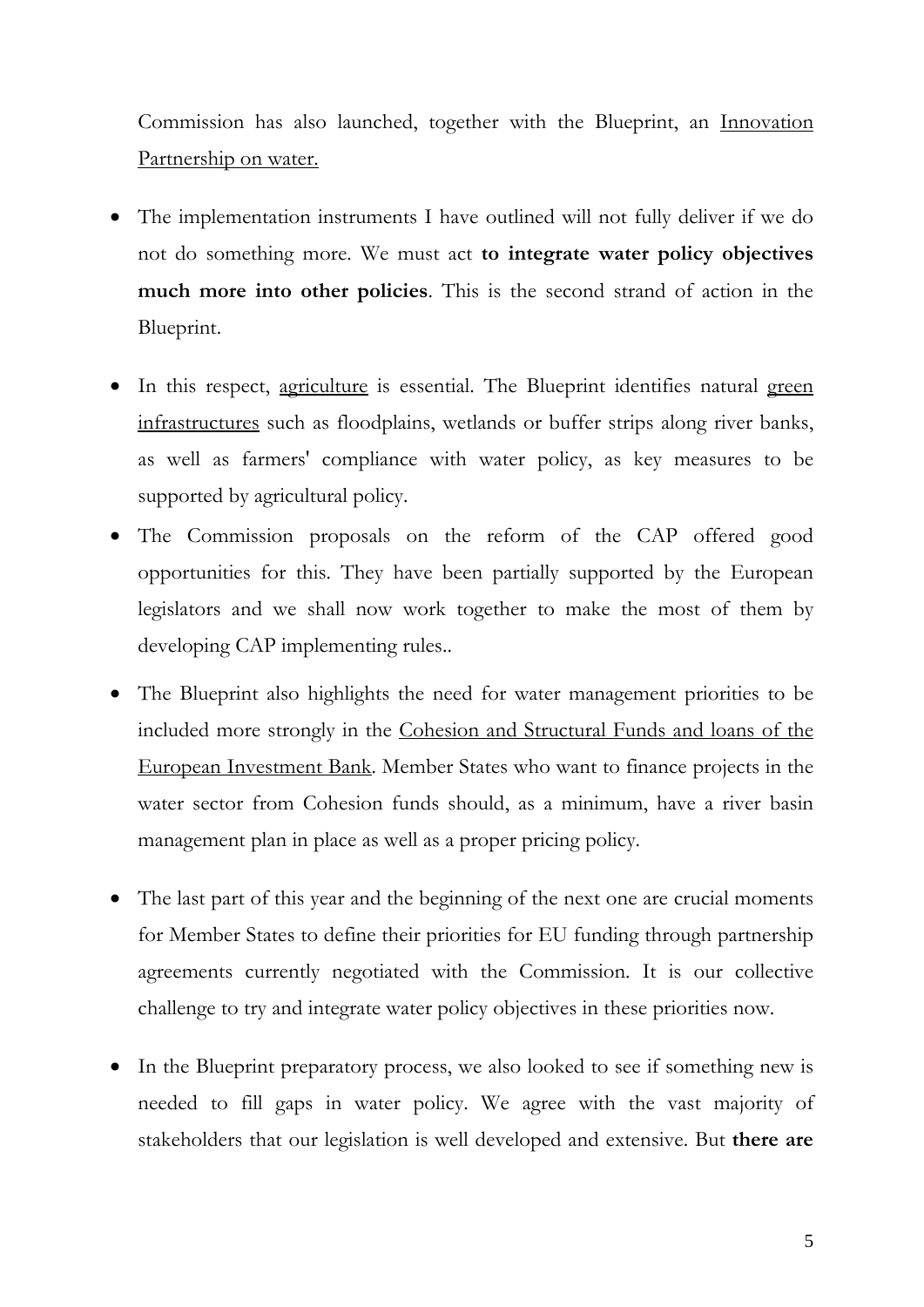**two main areas where progress is needed: water efficiency in buildings and water re-use.** This is our third strand of action in the Blueprint.

- We are of course conscious that **there should not be a one-size-fits-all approach** to very different situations in the Member States. Therefore, we propose **to focus on adding value at EU level**.
	- o First, in the Eco-design Directive, we will look into options to make products such as taps and showers more water and energy efficient. This will not only achieve considerable water resource savings but also create opportunities for economic growth and new jobs.
	- o Second, we will work on setting EU quality standards for water re-use. A set of quality standards could address public fears, for example, about food grown with re-used water. This would help alleviate pressure in waterstressed areas.
- Finally, there are additional measures which underpin and reinforce the Blueprint.
	- o First, we are also working to strengthen resource efficiency in economic policy under the European Semester. Given the importance of the watersector for growth and jobs, we can identify some measures on waterefficiency which can help avoid unnecessary public subsidies as well as promote opportunities for innovation in the sector.
	- o Second, we will look into options to reinforce inspections, for instance in relation to water abstraction permits.
	- o Third, the Blueprint also puts considerable emphasis on the knowledge base for water policy. We propose to continue developing the Water Information System for Europe (WISE) to link it better with national data bases and facilitate decision-makers' access to essential information. The Commission